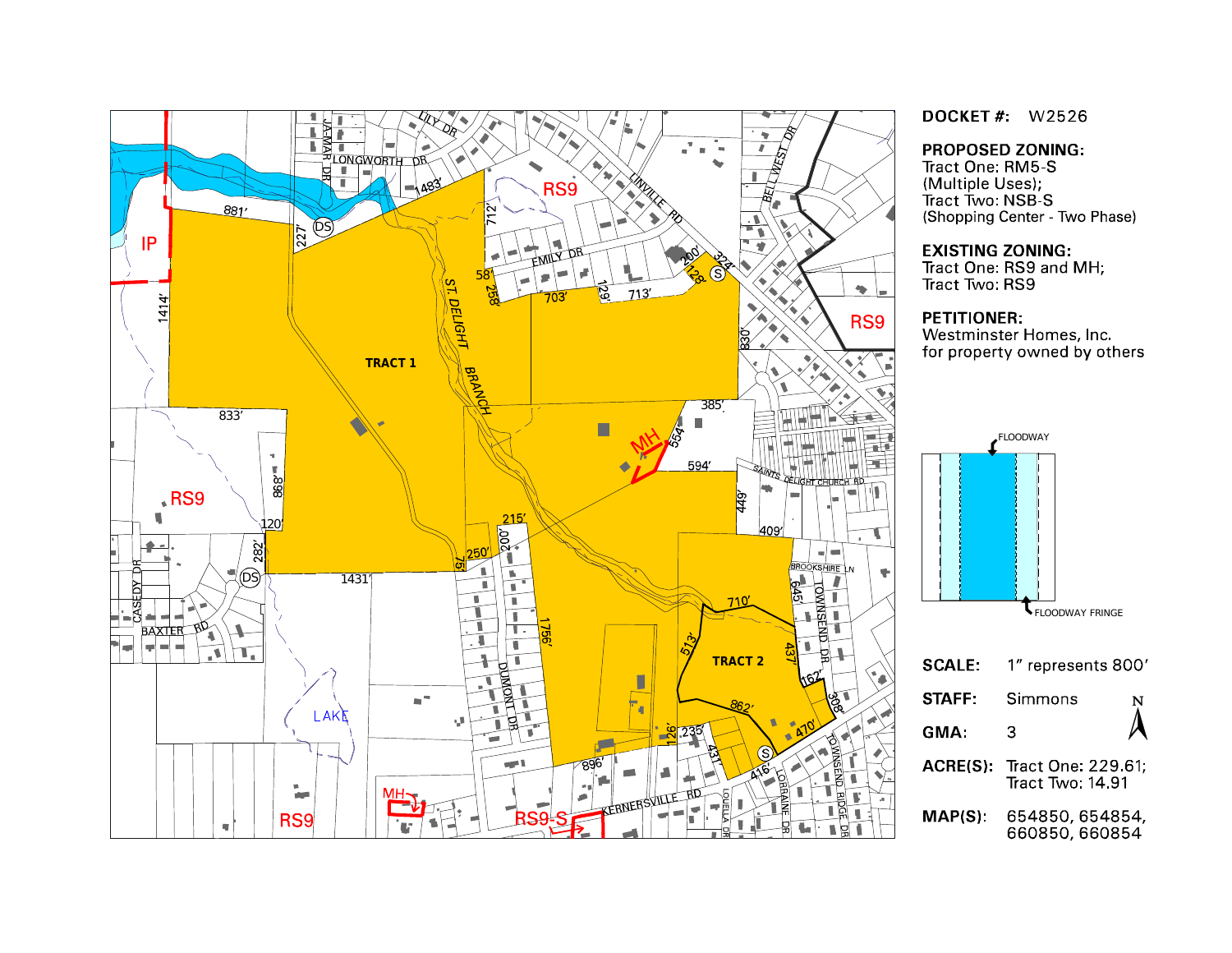#### **DRAFT ZONING STAFF REPORT**

| <b>DOCKET</b> # $W-2526$ |                      |
|--------------------------|----------------------|
| <b>STAFF:</b>            | <b>Glenn Simmons</b> |

Petitioner(s): Westminster Homes, Inc.

Ownership: Glenn E. Swaim, Jr. et al., Lynn Swaim, David L. Swaim Family Trust, Zachary E. Swaim, James V. Linville, and Ola S. Linville

#### **REQUEST**

- From: Tract 1: RS-9 Residential Single Family District; minimum lot size 9,000 sf and MH Manufactured Housing Development District Tract 2: RS-9 Residential Single Family District; minimum lot size 9,000 sf
- To: Tract 1: RM-5-S Residential Multifamily District; maximum density 5 units/acre (Residential Building, Single Family; Residential Building, Residential Building, Duplex; Residential Building, Twin Home; Residential Building, Townhouse; Residential Building, Multifamily; and Planned Residential Development) Tract 2: NSB-S Neighborhood Shopping Center Business District (Shopping Center - TWO PHASE)

Both general and special use district zoning were discussed with the applicant(s) who decided to pursue the zoning as requested.

Acreage: Tract 1: 229.61 acres Tract 2: 14.91 acres Total: 244.52 acres

#### **LOCATION**

Street: Property is located on the north side of Kernersville Road and southwest side of Linville Road (Tract 1) and on the north side of Kernersville Road (Tract 2).

Jurisdiction: City of Winston-Salem. Ward: East.

#### **SITE PLAN**

Proposed Use: Tract 1: Mixed density single family, multifamily quadraplex and townhome units and Tract 2: Shopping Center - TWO PHASE.

Square Footage: Not available.

Building Height: Not available.

Density: Tract 1: 3.57 units per acre.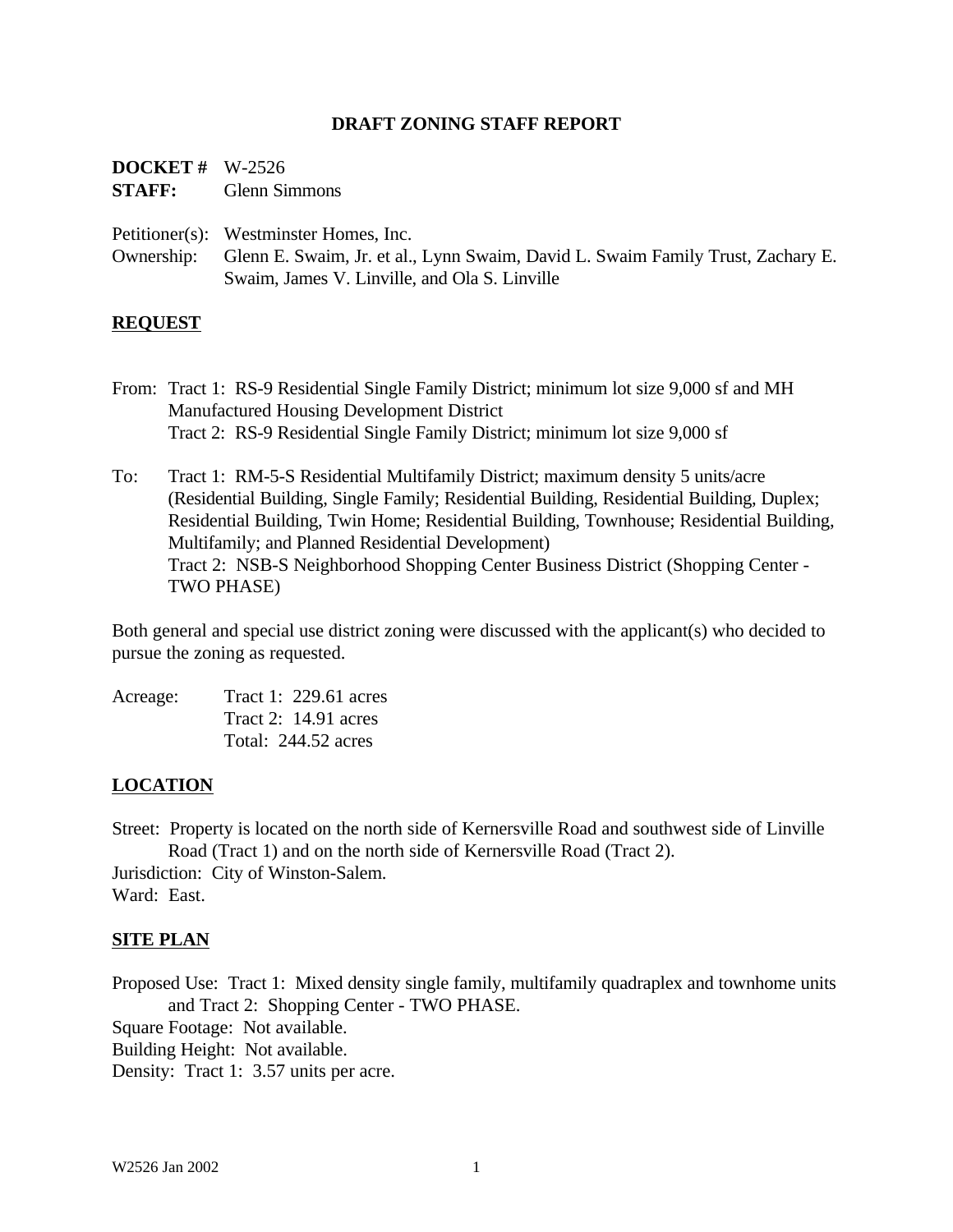- Parking: Tract 1: Required: Two spaces per unit plus one space per 200 sf of Clubhouse totaling 1,659; proposed: 1,749. Tract 2: Required: One space per 200 sf of Shopping Center; proposed: not available.
- Bufferyard Requirements: Tract 1: Type II bufferyard where single family lots smaller than 9,000 sf abut RS-9 zoned properties.
- Vehicular Use Landscaping Standards Requirements: UDO standards apply.

## **PROPERTY SITE/IMMEDIATE AREA**

Existing Structures on Site: Various older homes and out buildings.

Adjacent Uses: North of this site is Salem Lake. The remainder of the surrounding area consists of various developed and undeveloped RS-9 zoned properties.

## **GENERAL AREA**

Character/Maintenance: Generally well maintained single family residential homes. Development Pace: Slow to moderate.

## **PHYSICAL FEATURES/ENVIRONMENTAL REVIEW**

- Impact on Existing Features: Several homes and out building to be removed. Moderate grading consistent with single family home development is expected in residential (Tract 1) portion of the request. An unspecified amount of grading may result in the NSB-S (Tract 2) portion of the site.
- Topography: Lots of varied topography on this site. There are three prominent knolls on the site. All of the property drains from these knolls into the St. Delight Branch, which feeds directly into Salem Lake.

Streams: St. Delight Branch.

Vegetation/habitat: Some vegetation to the east and west of the stream, but the stream corridor area has very little vegetation.

Floodplains: Yes - St. Delight Branch.

Wetlands: None.

Natural Heritage Sites: Salem Lake Natural Area (Site #17 on the Forsyth County Natural Heritage Inventory Sites Map).

Farmland Preservation Sites: None.

- Development impacts beyond the site: Increased impervious coverage and associated grading will require special design and management considerations to minimize degradation to water quality.
- Water Supply Watershed: Property is located within the Salem Lake (WS-III watershed).
- Compliance with Watershed Protection Regulations: The applicant has chosen the "storm water quality management" option from the UDO. As a result, a storm water quality management permit per Section 3-6 of the UDO must be issued by the Zoning Officer prior to any development activity. All of the development must comply with the full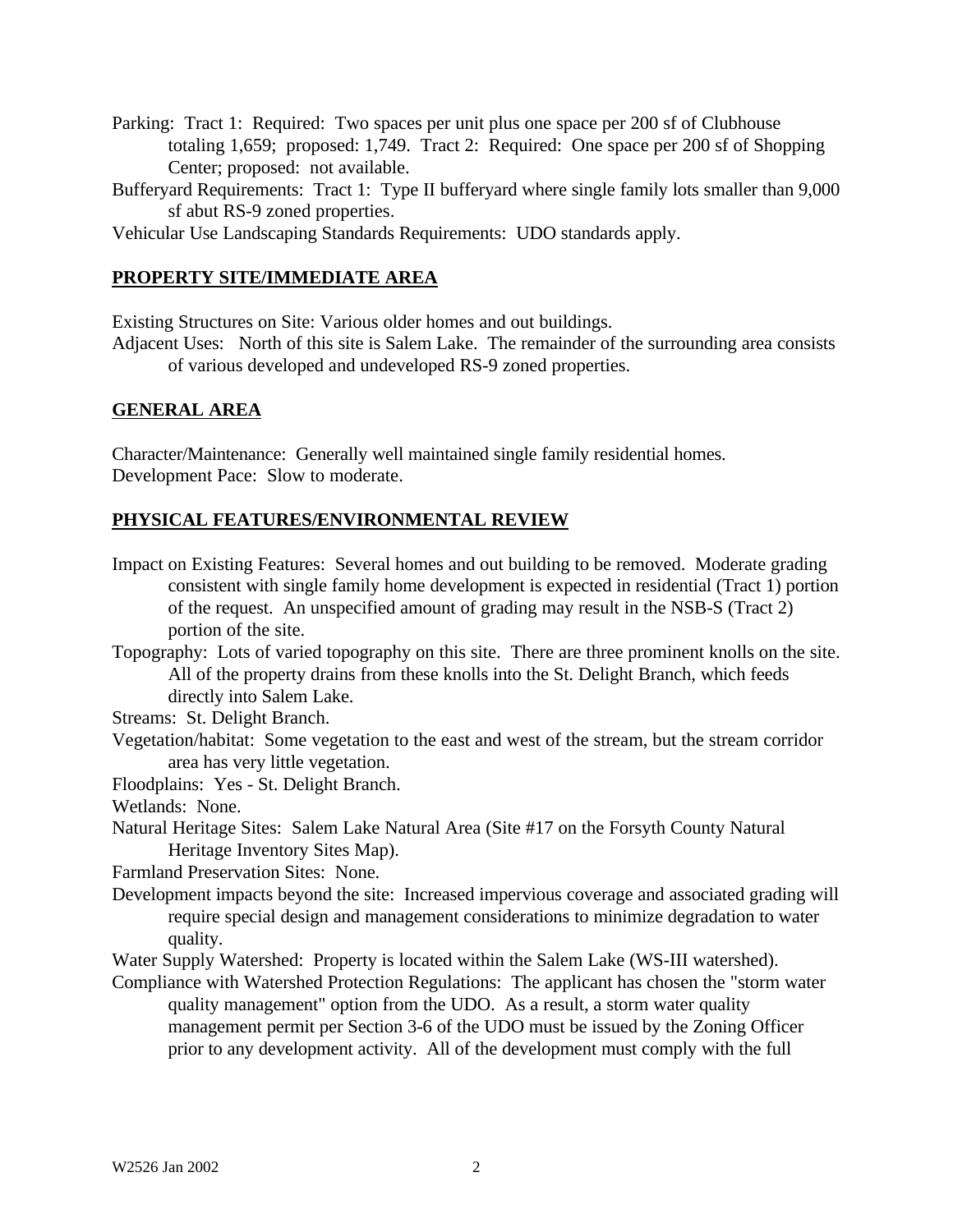requirements of Article III of the UDO, including having no more than 30% impervious surface in both the residential and nonresidential portions of the project. Lastly, the Planning Board must determine and ensure the following:

- That the impervious surface areas are designed and sited to minimize storm water runoff and limit concentrated storm water flow; **and**
- That all land disturbance is minimized, that all existing vegetation areas are retained, to the maximum degree possible, and that all undeveloped but disturbed areas of the site will be revegetated to promote storm water infiltration.
- Compliance with Federal/State requirements for wetland/stream protection: There are no wetlands on the site. The stream on the site does contain floodway and floodplain. All federal, state and local regulations pertaining to floodway and floodplains must be met for this project (Article II of the UDO). Any floodway or floodplain modification must be approved by FEMA. Compliance with the State and local Erosion Control provisions will be required for this project. An Erosion Control stream buffer must be in place per the provisions of Article III and Article VII of the UDO. Additionally, the watershed regulations mentioned in the previous section are state requirements. The maximum allowed impervious coverage for the entire 244.5 acre site (tracts 1 and 2) must not exceed 30% with storm water controls. Maximum impervious coverage for the NSB-S (tract 2) portion of the site must not exceed 75%.
- Comments: Great care should be taken with this project, if approved. The site should be thoughtfully constructed to reduce the likelihood of nuisance flooding and should further be designed to provide large natural buffers for all streams (water quality filters). Any lots containing floodway fringe (floodplain) must meet the additional requirements of Section 2-3 of the UDO. Per Section 3-7.3(A) of the UDO, a 100' buffer from the edge of the streambank on both sides of the stream, or the outer edge of the FEMA designated floodplain, whichever is greater, must be preserved. Prior to approval, the impervious surface calculations for the commercial area must be modified to comply with the 30% cap for the storm water quality management option in this WS-III watershed.

## **TRANSPORTATION**

Direct Access to Site: Linville Road; Kernersville Road.

- Street Classification: Linville Road major thoroughfare; Kernersville Road major thoroughfare.
- Average Daily Traffic Count/Estimated Capacity at Level of Service D (Vehicles per Day):
	- Trip Generation/Existing Zoning: RS-9 & MH: 244.52 x 43,560/9,000 = 1,183 units x 9.57 (SFR Trip Rate) =  $11,321$

Trip Generation/Proposed Zoning: RM-5-S

- Tract 1: 491 x 9.57 (SFR Trip Rate) =  $4,698 + 208$  x 6.63 (Townhome/Apt Trip Rate) =  $1,379 + 120 \times 6.63$  (Apt Trip Rate) = 795 Tract 1 Trips Per Day = 6,872
- Tract 2:  $100,000/1,000 \times 42.92$  (Shopping Center Trip Rate) = 4,292
- Total Trip Rate Tracts  $1 \& 2 = 11,164$
- Planned Road Improvements: None proposed. Developer to make improvements as required by NCDOT and Winston-Salem DOT.

Sight Distance: Adequate.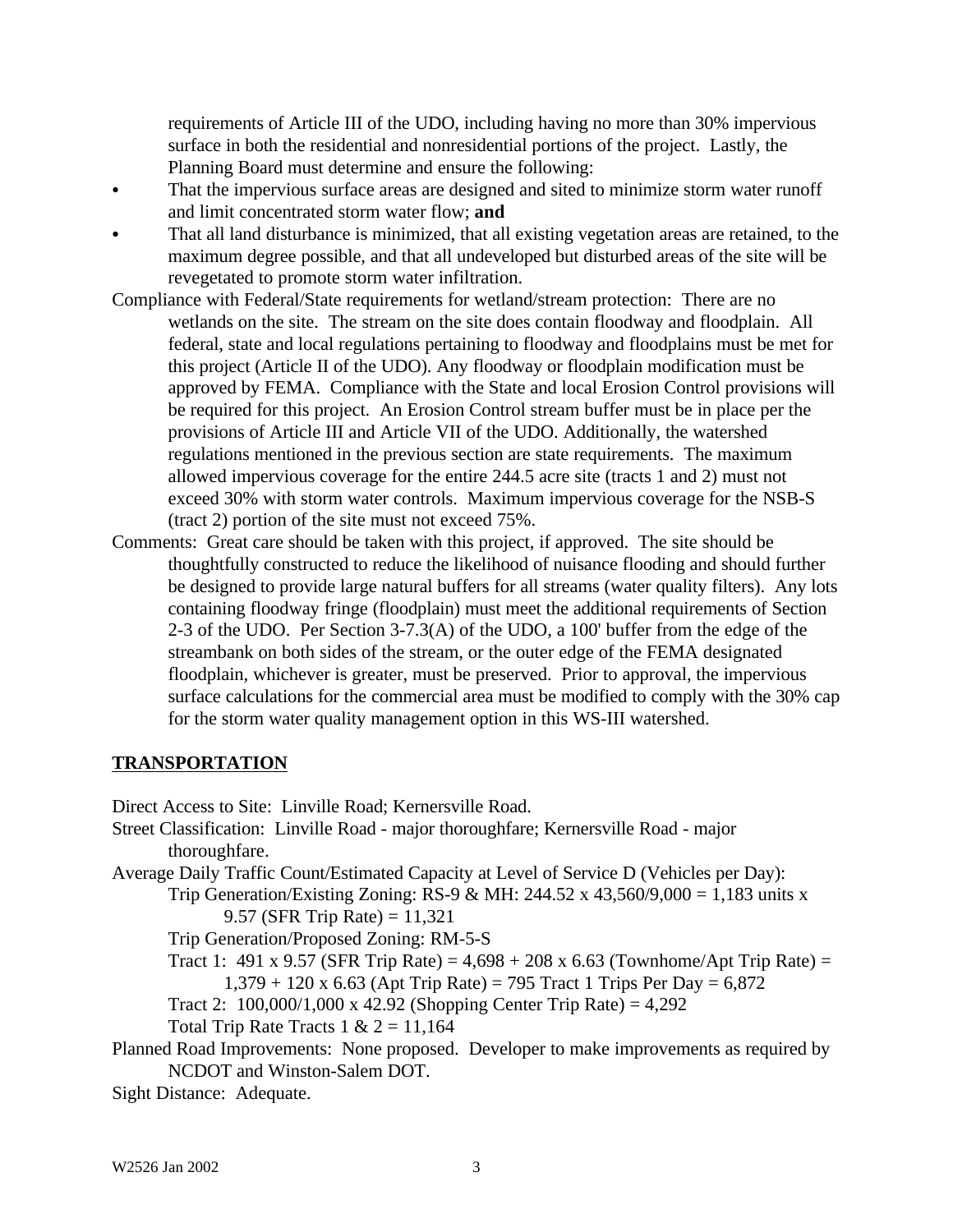- Interior Streets: All streets except parking drives for quadraplex and townhome units are proposed to be public.
- Traffic Impact Study recommended: NCDOT will require a traffic study prior to the issuance of driveway permits for any phase of development. Newly adopted UDO requirements is for commercial developments only. A traffic impact analysis will be required under the UDO for the final development plan for the NSB-S (TWO PHASE ) shopping center; however, NCDOT's requirement would be applicable before then.
- Connectivity of street network: Developer has proposed primary public street connections to Linville and Kernersville Roads. Secondary access points are proposed to Dumont Drive, Community Road and Emily Drive.
- Sidewalks: Developer proposes extensive sidewalk connections throughout the residential (Tract 1 ) portion of the project. The TWO PHASE tract 2 portion of the site does not specify the locations of sidewalk. If the NSB-S portion of the plan is approved, the locations of sidewalks will be determined during the Final Development Plan review.
- Traffic Calming: Developer has shown a circuitous street network which should function to minimize cut through traffic and minimize the risk of vehicular speeding . Streets proposed are generally narrower than typical subdivision streets, which should also calm traffic. The developer has also shown several roundabouts and interior parks with terminal vistas to slow traffic.

Transit: None.

Bike: None.

NOTE: The developer has proposed a public greenway easement along St. Delight Branch which may ultimately connect to the Salem Greenway Trail. Once connected, this greenway extension would provide a significant recreational benefit to the area.

## **HISTORY**

Relevant Zoning Cases:

- 1. W-2375; RS-9 to HB-S (Multiple Business Uses); withdrawn April 13, 2000; northeast corner of Kernersville Road and Linville Road; 2.8 acres; Planning staff recommended denial.
- 2. W-1962; RS-9 to HB-S (Multiple Business Uses); approved August 7, 1995; southeast side of Kernersville Road/NC150 between Linville Road and Oak Grove Road; 0.72 acre; Planning Board and staff recommended approval.
- 3. W-1849; B-3 to I-2; withdrawn November 1, 1993; northwest side of Kernersville Road/NC150 adjacent to current site; 1.1 acres; Planning Board and staff recommended denial.
- 4. F-902; R-5 to B-3-S (Eating establishment); denied October 10, 1988; southwest corner of Kernersville Road and Motsinger Drive; 0.98 acre; Planning Board recommended approval, and staff recommended denial.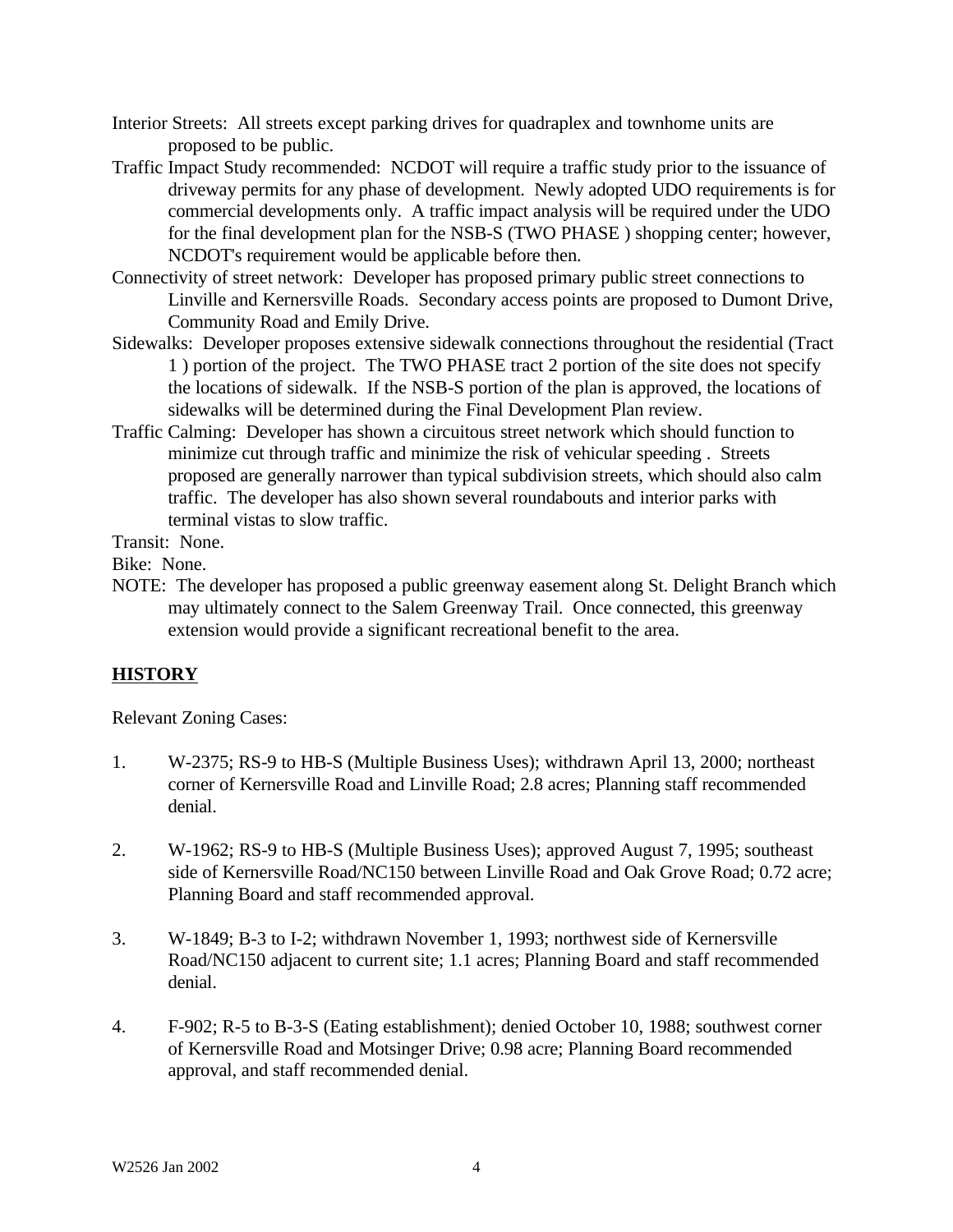## **CONFORMITY TO PLANS**

#### GMP Area (*Legacy*): Suburban Neighborhoods

Relevant Comprehensive Plan Recommendation(s): *Legacy* has as one of its goals to increase infill development within the municipal services area. Infill will reduce pressure for greenfield development on the suburban fringe and make the most efficient use of infrastructure (sewer, water, roads) and services already paid for by taxpayers. Infill development should be designed to be compatible with surrounding development so that it strengthens existing neighborhoods. *Legacy* also advocates for traditional neighborhood development. Characteristics of that development type include a discernible neighborhood center, compact higher density development within walking distance of daily shopping needs, a variety of dwelling types, lot sizes and prices; narrow streets with rear access garages; a system of sidewalks and greenways creating a pedestrian circulation system.

Area Plan/Development Guide: *Salem Lake Watershed Area Plan* (adopted in 1986).

Relevant Development Guide Recommendation(s): There should be an undisturbed stream buffer of either the FEMA designated floodplain or 100' (whichever is greater) on both sides of the creek (St. Delight Branch). Also, according to the plan, the subject property should be developed as rural residential (0-1 dwellings/acre), remain agricultural or remain as open space.

#### **GREENWAY/RECREATION/OPEN SPACE REVIEW**

Greenway Plan: No. Neither *Legacy* nor the *Draft Greenway Plan* include a specific proposal for a trail along St. Delight Branch Creek. However, the *Draft Greenway Plan* recommends that private developments connect to the greenway system when possible. There would be a benefit to having a greenway trail along this branch creek connect to the Salem Lake Trail, provided that it is a public trail.

#### **HISTORIC RESOURCES REVIEW**:

Known historic resources? Yes.

Forsyth County Architectural Inventory Number/Name: 322/Wilson-Stockton House. Comments: The Wilson-Stockton House appears to be located on the subject property. Built in the early 19th century, the two-story, hewn timber house features one original chimney with a lozenge design. Thomas J. Wilson, a non-Moravian, was selected to run the Salem Tavern in 1843, but he died before he began his duties. He rented the "house and plantation" to another family when he moved to Salem, so the Moravians allowed his wife and son to remain as keepers of the Tavern until 1844. In 1848, Wilson's son sold the farm to William F. Stockton. In the 1920s the interior of the house was altered substantially, and in 1963 the front porch was added. Pending additional research, the property has potential for either National Register listing or Local Historic Landmark designation. Demolition of the property is discouraged.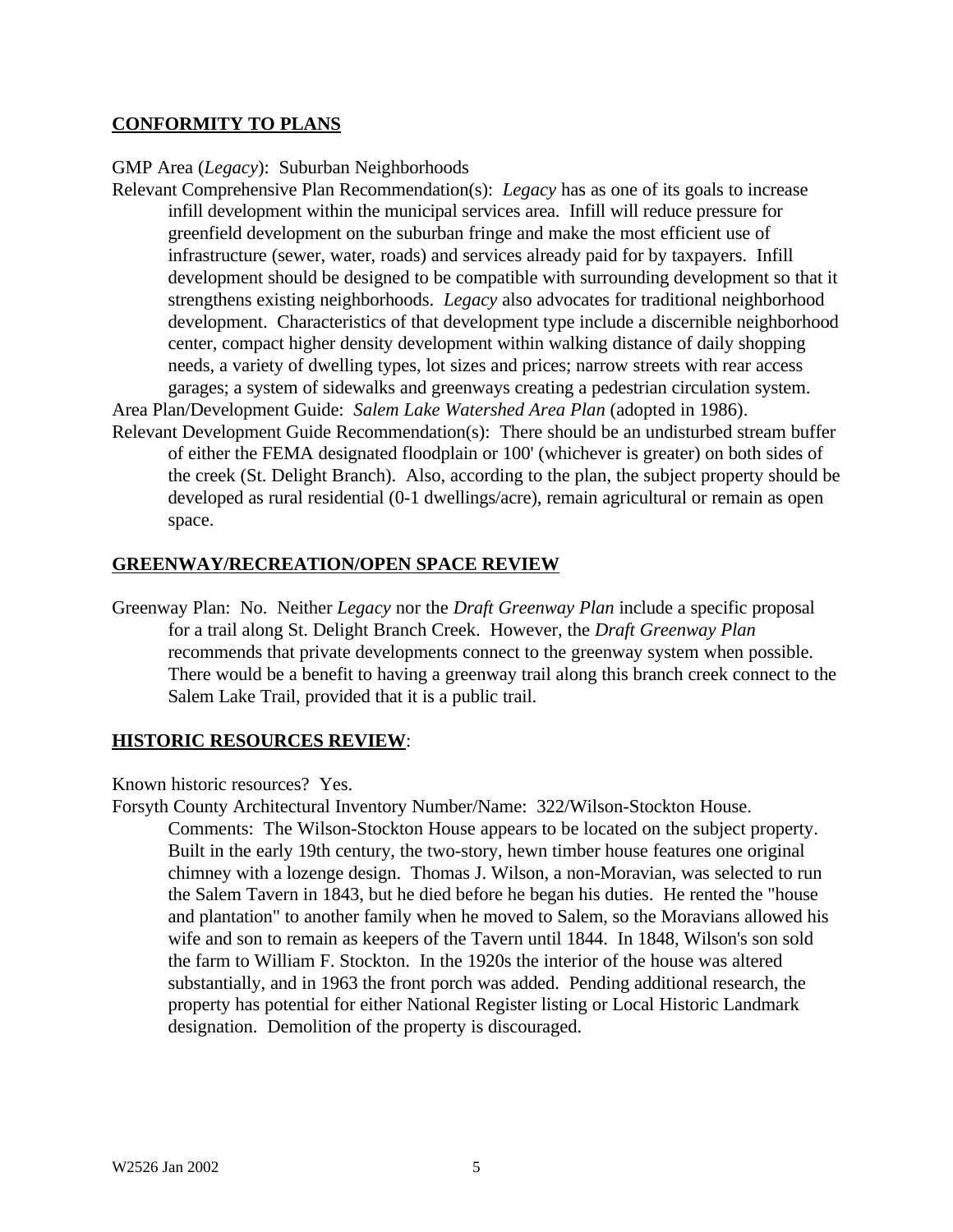# **ANALYSIS**

The current zoning requests consist of two proposals. Tract one is a request to rezone 229.6 acres from RS-9 and a small portion of MH to RM-5-S (Planned Residential Development) to allow a mixture of single family residential homes, townhomes and quadraplex multifamily units. Tract two is a request to rezone 14.9 acres of RS-9 to NSB-S TWO PHASE (Shopping Center). Tract one has frontage on the north side north side of Kernersville Road and on the west side of Linville Road. Tract two has frontage only on Kernersville Road. The entire 244.5 acre site (tracts one and two) is located within the Salem Lake WS III Water Supply Watershed and is subject to an overall impervious coverage limitation of 30%.

## TRACT ONE

The larger RM-5-S portion of the proposal consists of 491 single family lots, 208 townhome units, and 120 multifamily quadraplex units. The project incorporates a well designed network of interior public streets which works to balance the requirements for internal vehicular connectivity and the demands for watershed protection. The street system employs a number of traffic calming devices which include generally narrower streets, roundabouts, and streets with terminal vistas into small parks and open spaces. Several streets are located adjacent to larger tracts of open space which border St. Delight Creek, a tributary to Salem Lake.

The developer is also proposing a well defined and integrated pedestrian network of sidewalks and greenway trails. Such vehicular and pedestrian design features should enhance the qualities of a unified residential neighborhood and advance many of the recommendations of quality infill development as recommended in *Legacy*. The proposal also will provide for the extension of a public greenway trail which may ultimately connect to the larger Salem Lake Greenway system. This will provide residents of the proposed RM-5-S project, as well as other residents in the area direct access to the Salem Lake greenway. The overall density of tract one is 3.57 units per acre which is substantially less than the 4.84 units per acre presently allowed in the RS-9 zoning district.

Since the project is located within the Salem Lake WS-III Water Supply Watershed, considerable attention must be given to the protection of water quality. The applicant has chosen the "storm water quality management" option from the UDO. As a result, a storm water quality management permit per Section 3-6 of the UDO must be issued by the Zoning Officer prior to any development activity. All of the development must comply with the full requirements of Article III of the UDO, including having no more than 30% impervious surface in both the residential and nonresidential portions of the project. Lastly, the Planning Board must determine and ensure the following:

- 1. That the impervious surface areas are designed and sited to minimize storm water runoff and limit concentrated storm water flow; **and**
- 2. That all land disturbance is minimized, that all existing vegetation areas are retained, to the maximum degree possible, and that all undeveloped but disturbed areas of the site will be revegetated to promote storm water infiltration.

To achieve this standard the developer has proposed various storm water ponds and stream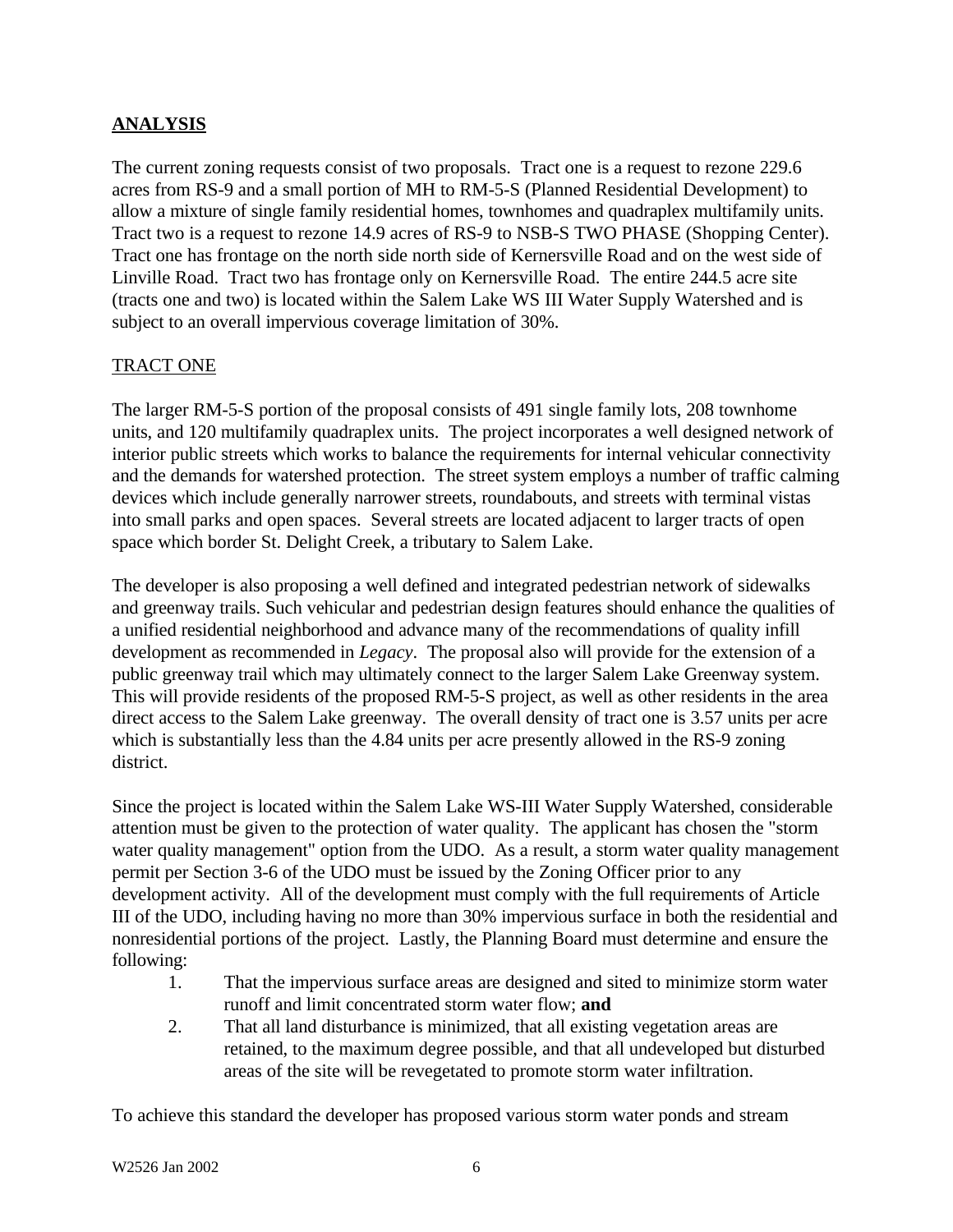buffers in addition to the thirty percent limitation on impervious coverage. It should be noted that the open space along the St. Delight Creek is substantially in excess of the stream buffer width required in the UDO.

With respect to traffic generation, staff anticipates that fewer trips will be generated under the proposed RM-5-S than might otherwise be generated under the present RS-9 zoning. Not only will there be fewer overall units (819 versus 1,111 units which could be developed under the existing RS-9) but the data also show that fewer trips per day will be generated from the multifamily units than from single family households. The net result is a 40% **decrease** in traffic generation, 6,872 trips per day under the proposed RM-5-S versus 11,341 trips per day under the existing RS-9. Nonetheless, because of the large size of the proposed development, the North Carolina Department of Transportation will require a traffic impact analysis prior to the issuance of access permits to the State's highway system. Various turn lanes and other improvements to Linville and Kernersville Roads will likely be required on the basis of that study.

Of particular interest to staff is the need to create a coherent pedestrian oriented streetscape, especially given the narrowness of some of the single family lots. Staff is concerned that a large number of projecting, front loaded garages may compromise the pedestrian character of the development. Ideally rear alleys would address this need. However, in lieu of alleys, staff would like to see some substantial limitation on the number or percentage of single family homes with projecting garages.

As part of the overall consideration for vehicular circulation, Planning staff was particularly interested in the inter-connectivity of streets in this project to adjacent residential streets. Recognizing the engineering and capacity limitations of some of the existing stub connections into the property, planning staff worked with the developer to provide adequate connections without encouraging undesirable cut through traffic. Under these circumstances routine services such as mail delivery, emergency access, and school bus service can occur between this project and adjacent residential neighborhoods. Ordinarily staff may have preferred some additional street connections. However, we are satisfied that the connections as proposed will be adequate given the sensitivity of the Salem Lake watershed and the need not to unnecessarily disturb critical natural areas proximate to drainageways.

As of the time of this writing, Planning staff was continuing to work with the developer to relocate or further separate proposed multifamily developments adjacent to established residential properties adjacent to Tract One. Although we have not seen the revised site plan we are hopeful that the petitioner will produce a plan which will satisfactorily meet our expectations.

## TRACT TWO

Tract two consists of a request to rezone 14.9 acres of land from RS-9 to Neighborhood Shopping Center Business District (NSB-S). The proposal is presented as a TWO PHASE plan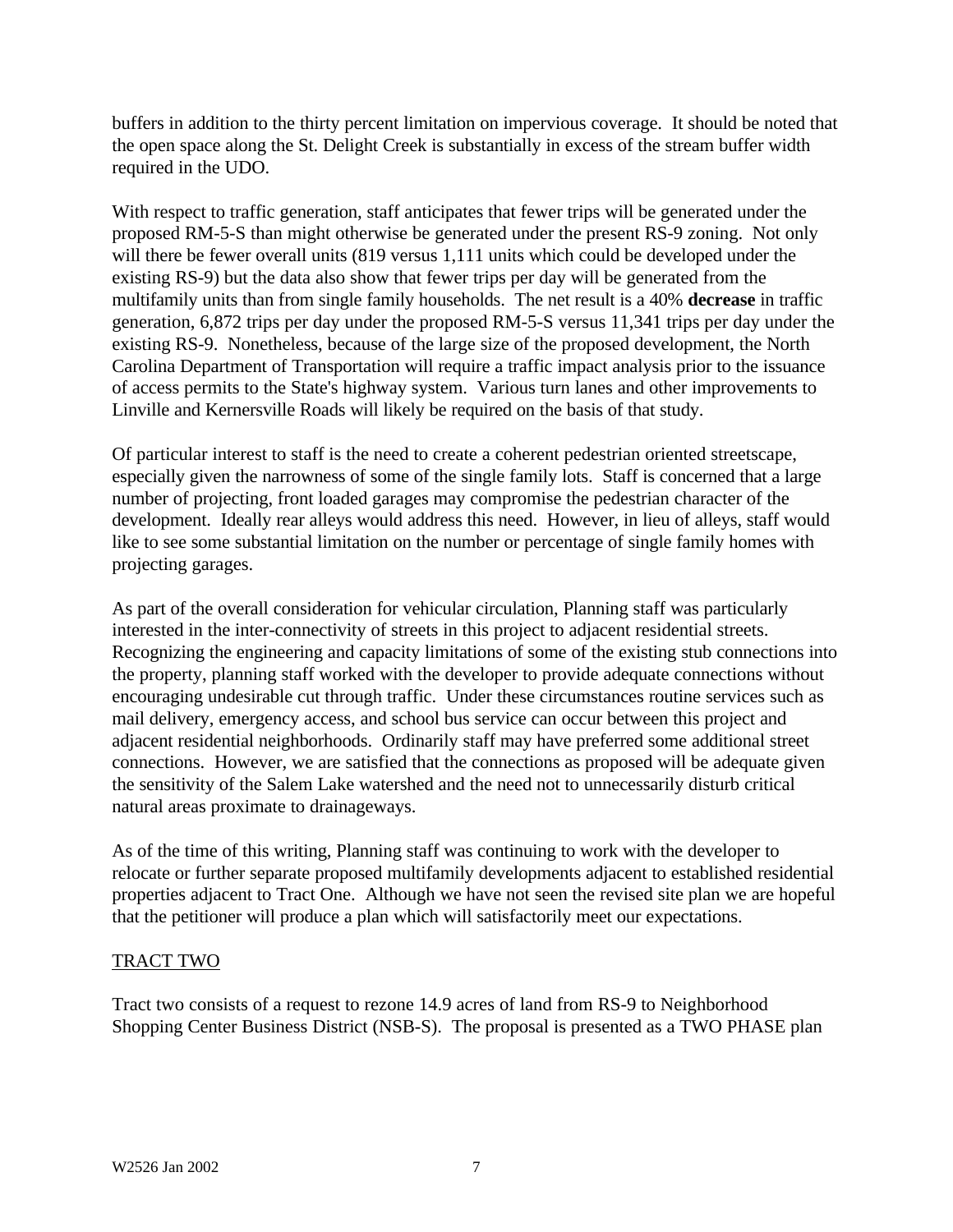whereby, if the zoning were approved, a final development plan would be submitted for review by the Planning Board at a later date. Potentially, the NSB district would allow a shopping center with as much as one hundred thousand square feet of commercial retail space.

Although Planning staff is generally supportive of providing basic retail services near and integrated with residential neighborhoods, the scale and location of the current NSB-S proposal is problematic. Particularly given the residential character of the surrounding area and the proximity of this site to other already zoned and underdeveloped commercial areas, staff believes that the current proposal is not appropriate.

Staff is also concerned about the traffic impacts of a shopping center of this scale which may be developed on the nearly fifteen acre tract proposed. Especially under the provisions of a TWO PHASE proposal, a traffic impact analysis, as determined by WSDOT, is not required until the second phase of development. Although exact traffic generation calculations are available due to the TWO PHASE nature of the request, staff anticipates that such a development if approved, may generate as much as 4,292 trips per day.

From an environmental standpoint, large areas of consolidated impervious surfaces as associated with a commercial development of this size may also make it more difficult to protect the water quality of Salem Lake. If approved, up to 75% of the site may be made impervious provided that overall impervious coverages for tracts one and two together do not the exceed 30% maximum allowed with the optional storm water controls. The same watershed provisions as stated above for the proposed RM-5 zoning would apply for the requested NSB-S.

Finally, it will be difficult for staff to positively consider any commercial project at this location without a site plan to review. As submitted, the TWO PHASE NSB-S request does not provide staff with that opportunity. While staff is generally supports the proposed RM-5-S request with staff recommended changes to improve street interconnectivity and compatibility with adjacent residences, staff is not supportive of the current NSB-S request. Alternatively, we may support a smaller scale commercial project with a maximum of thirty to forty thousand square feet. For such a project to be recommended, however, it would have to be designed to be village-like in character and in a manner which would clearly orient to the neighborhood as much as to Kernersville Road. Staff would also advocate for the adaptive reuse of the historically significant structure which is presently located on the site for some lower intensity commercial use.

# **FINDINGS**

- 1. The project consist of two zoning requests: Tract one is proposed as 229.6 acres of RM-5-S and Tract two is proposed as 14.9 acres of NSB-S (Shopping Center - TWO PHASE).
- 2. Both properties are located in the Salem Lake WS-III Water Supply Watershed whereby overall impervious coverages for both tract must not exceed 30% with storm water controls.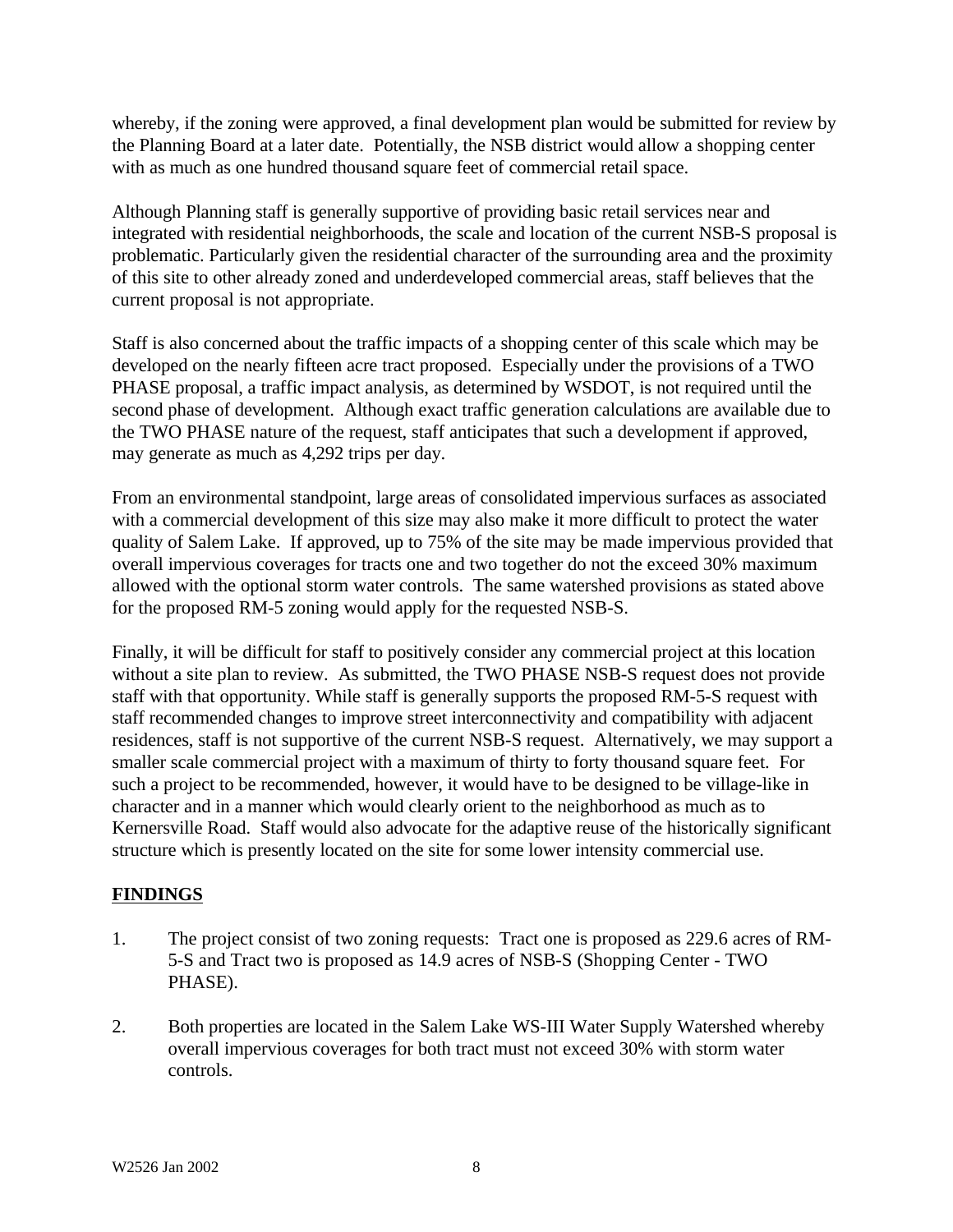- 3. The RM-5-S portion of the request would allow for some attached units but would have substantially fewer residential units and corresponding traffic generation than might otherwise be permitted under the existing RS-9 zoning.
- 4. The developer has proposed a number of traffic calming and pedestrian oriented elements which are consistent with the recommendations of *Legacy* for quality infill development.
- 5. Staff believes that the RM-5-S portion of the request has balanced watershed protection needs with street interconnectivity and has incorporated key open space elements into the overall design concept.
- 6. Staff believes that the TWO PHASE NSB-S shopping center request is potentially out of scale and character with the surrounding area and may work against area environmental and economic development interests.

# **STAFF RECOMMENDATION**

Zoning: TRACT ONE: **APPROVAL** on the condition that the developer substantially limit the number or percentage of single family homes with projecting, front loaded garages; and TRACT TWO: **DENIAL**.

Site Plan: Staff certifies that **the site plan meets all code requirements**, and recommends the following conditions:

## PRIOR TO THE ISSUANCE OF GRADING PERMITS

- a. Limits of grading along St. Delight Branch defining the central drainageway of the property shall be flagged in the field.
- b. Developer shall have a storm water management study submitted for review by the Public Works Department of the City of Winston-Salem.
- c. Developer shall obtain a Watershed Permit from the Inspections Division meeting the Storm water Quality Management Option requirement of UDO Section 3-6 of Chapter C.
- d. Developer shall obtain water quality approval for stream disturbances from the Department of Environment and Natural Resources if required by the Erosion Control Officer.

# C **PRIOR TO THE ISSUANCE OF BUILDING PERMITS**

- a. On site fire hydrant locations shall be approved by the City Fire Department in writing to the Inspections Division.
- b. Developer shall record a final plat in the office of the Register of Deeds. Final plat shall show tentative building locations and all access and utility easements.
- c. Developer shall dedicate a forty (40) foot greenway easement to the City of Winston-Salem along St. Delight Branch as shown on the approved Preliminary Site Plan. Planning staff shall approve the location of said greenway easement on final plat.